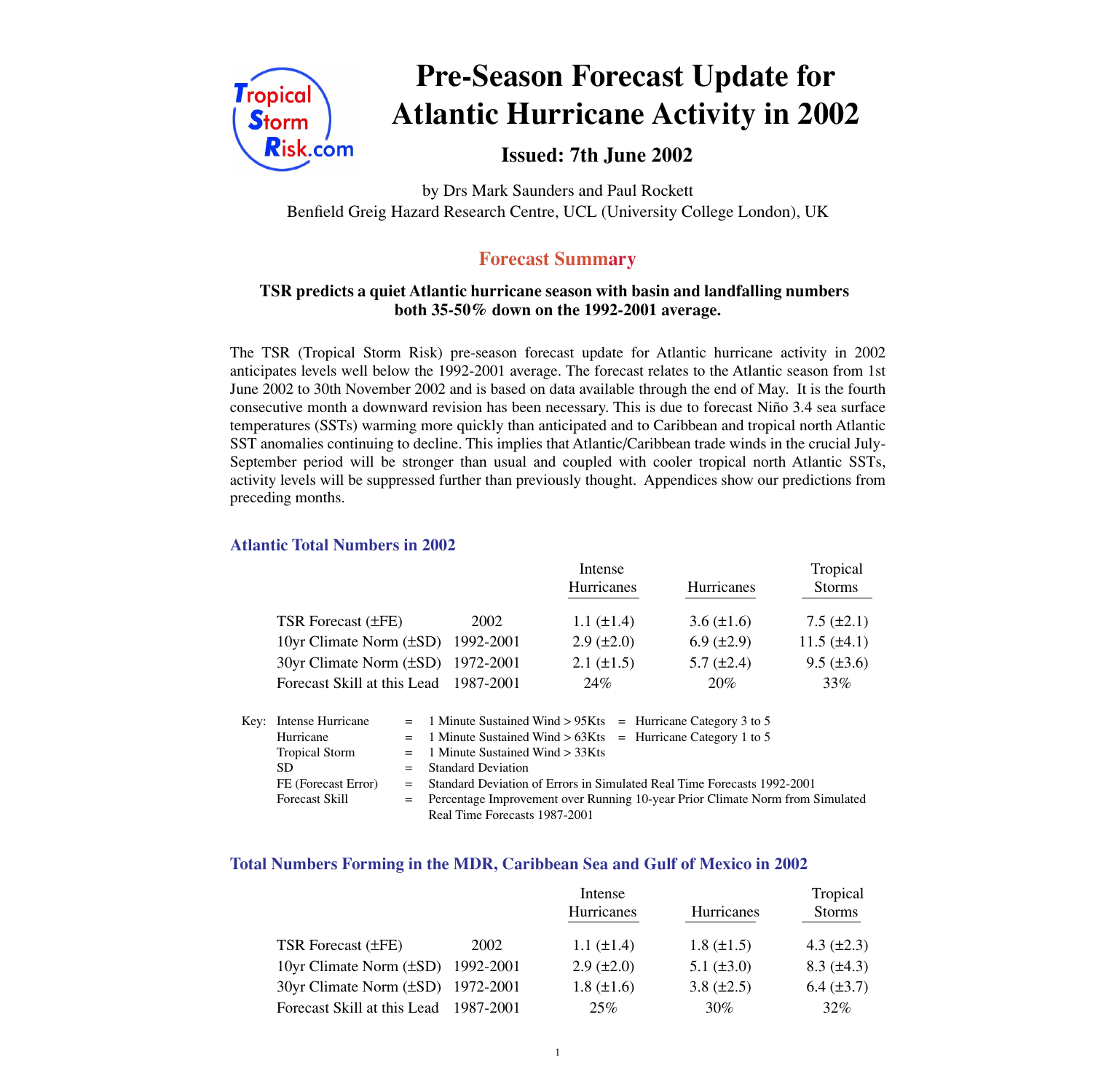The Atlantic hurricane Main Development Region (MDR) is the region 10°N - 20°N, 20°W - 60°W between the Cape Verde Islands and the Caribbean. A storm is defined as having formed within this region if it reached at least tropical depression status while in the area.

#### **USA Landfalling Numbers in 2002**

|                                        |      | Hurricanes        | Tropical<br><b>Storms</b> |  |
|----------------------------------------|------|-------------------|---------------------------|--|
| <b>TSR</b> Forecast ( $\pm$ FE)        | 2002 | $0.8 \ (\pm 0.9)$ | $1.8 (\pm 1.3)$           |  |
| 10yr Climate Norm $(\pm SD)$ 1992-2001 |      | $1.2 (\pm 1.2)$   | 3.3 $(\pm 1.8)$           |  |
| 30yr Climate Norm (±SD) 1972-2001      |      | $1.2 (\pm 1.3)$   | $2.6 \ (\pm 1.8)$         |  |
| Forecast Skill at this Lead 1987-2001  |      | 18%               | 26%                       |  |

| Key: Landfall Strike Category $=$ | Maximum 1 Minute Sustained Wind of Storm Coming Within 30km of Land |
|-----------------------------------|---------------------------------------------------------------------|
| USA Mainland                      | $=$ Brownsville (Texas) to Maine                                    |

USA landfalling intense hurricanes are not forecast since we have no skill at any lead.

#### **Caribbean Lesser Antilles Landfalling Numbers in 2002**

|                                        |      | Intense<br><b>Hurricanes</b> | Hurricanes        | Tropical<br><b>Storms</b> |
|----------------------------------------|------|------------------------------|-------------------|---------------------------|
| TSR Forecast $(\pm FE)$                | 2002 | $0.2 \ (\pm 0.4)$            | $0.4 \ (\pm 0.6)$ | $0.8 (\pm 0.8)$           |
| 10yr Climate Norm $(\pm SD)$ 1992-2001 |      | $0.3 \ (\pm 0.5)$            | $0.7 (\pm 0.8)$   | $1.5 \ (\pm 0.9)$         |
| 30yr Climate Norm (±SD) 1972-2001      |      | $0.2 (\pm 0.4)$              | $0.4 (\pm 0.6)$   | $1.1 (\pm 1.0)$           |
| Forecast Skill at this Lead 1987-2001  |      | 13%                          | 20%               | $18\%$                    |

Key: Landfall Strike Category = Maximum 1 Minute Sustained Wind of Storm Coming Within 30km of Land Lesser Antilles  $=$  Island Arc from Anguilla to Trinidad Inclusive

#### **Key Predictors for 2002**

The key factors behind our forecast for a significantly below average hurricane season in 2002 are the anticipated stronger than normal July-September forecast 925mb U(east/west)-winds over the Caribbean Sea and tropical north Atlantic region (7.5°N-17.5°N, 30°W-100°W), and the weakly negative August-September forecast SST anomalies for the Atlantic MDR. Against a 1972-2001 climatology, the current forecast anomalies for these two predictors are  $-0.70\pm0.49$  ms<sup>-1</sup> (compared to  $-0.37\pm0.61$  ms<sup>-1</sup> last month) and  $-0.15\pm0.18\textdegree$ C (down from  $0.05\pm0.24\textdegree$ C last month).

#### **Further Information**

Further information on the TSR forecast methodology, the TSR simulated real-time forecast skill 1987- 2001 as a function of lead time, and on TSR in general, may be obtained from the 'Extended Range Forecast for Atlantic Hurricane Activity in 2002' document issued on the 3rd December 2001. Our next monthly forecast update for the 2002 Atlantic hurricane season will be issued on the 5th July 2002. A further monthly update will follow in early August 2002.

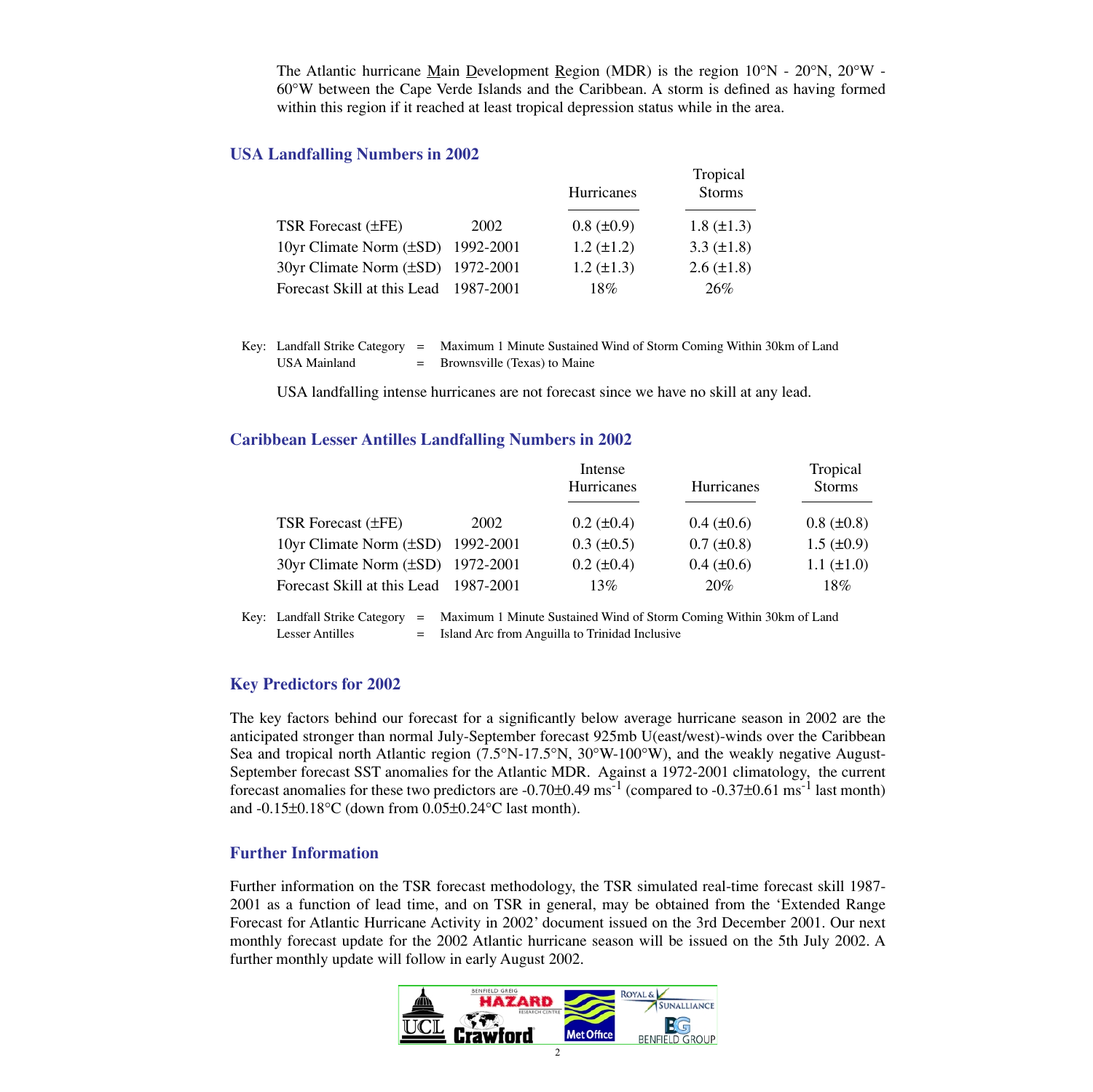# **Appendix - Predictions from Previous Months**

### **1. Atlantic Total Numbers**

| <b>Atlantic Total Numbers 2002</b> |             |                                    |                    |                       |  |  |
|------------------------------------|-------------|------------------------------------|--------------------|-----------------------|--|--|
|                                    |             | Named<br>Tropical<br><b>Storms</b> | <b>Hurricanes</b>  | Intense<br>Hurricanes |  |  |
| Average Number (±SD) (1992-2001)   |             | $11.5 (\pm 4.1)$                   | $6.9 \ (\pm 2.9)$  | $2.9 \ (\pm 2.0)$     |  |  |
| Average Number (±SD) (1972-2001)   |             | $9.5 (\pm 3.6)$                    | 5.7 $(\pm 2.4)$    | $2.1 (\pm 1.5)$       |  |  |
|                                    | 7 June 2002 | $7.5 (\pm 2.1)$                    | $3.6 \, (\pm 1.6)$ | 1.1 $(\pm 1.4)$       |  |  |
|                                    | 7 May 2002  | $8.9 \ (\pm 2.7)$                  | 4.6 $(\pm 1.9)$    | $1.6 \, (\pm 1.5)$    |  |  |
|                                    | 5 Apr 2002  | 11.2 $(\pm 3.1)$                   | $6.3 \ (\pm 2.3)$  | $2.4 \ (\pm 1.9)$     |  |  |
| TSR Forecasts $(\pm FE)$           | 6 Mar 2002  | $12.5 (\pm 3.6)$                   | 7.2 $(\pm 2.5)$    | $2.8 \ (\pm 1.9)$     |  |  |
|                                    | 6 Feb 2002  | 13.6 $(\pm 3.5)$                   | $8.0 (\pm 2.5)$    | $3.2 \ (\pm 1.8)$     |  |  |
|                                    | 10 Jan 2002 | 13.1 $(\pm 3.6)$                   | 7.7 $(\pm 2.6)$    | $3.0 (\pm 1.8)$       |  |  |
|                                    | 3 Dec 2001  | $13.0 (\pm 3.6)$                   | $7.5 \ (\pm 2.5)$  | $3.0 (\pm 1.6)$       |  |  |
| <b>Gray Forecasts</b>              | 31 May 2002 | 11                                 | 6                  | 2                     |  |  |
|                                    | 5 Apr 2002  | 12                                 | 7                  | 3                     |  |  |
|                                    | 7 Dec 2001  | 13                                 | 8                  | 4                     |  |  |

## **2. MDR, Caribbean Sea and Gulf of Mexico Total Numbers**

| <b>MDR, Caribbean and Gulf of Mexico Total Numbers 2002</b> |             |                                    |                   |                              |  |
|-------------------------------------------------------------|-------------|------------------------------------|-------------------|------------------------------|--|
|                                                             |             | Named<br>Tropical<br><b>Storms</b> | <b>Hurricanes</b> | Intense<br><b>Hurricanes</b> |  |
| Average Number $(\pm SD)$ (1992-2001)                       |             | $8.3 \ (\pm 4.3)$                  | 5.1 $(\pm 3.0)$   | $2.9 \ (\pm 2.0)$            |  |
| Average Number $(\pm SD)$ (1972-2001)                       |             | $6.4 (\pm 3.7)$                    | 3.8 $(\pm 2.5)$   | $1.8 (\pm 1.6)$              |  |
|                                                             | 7 June 2002 | 4.3 $(\pm 2.3)$                    | $1.8 (\pm 1.5)$   | $1.1 (\pm 1.4)$              |  |
|                                                             | 7 May 2002  | 5.7 $(\pm 2.6)$                    | $2.8 (\pm 1.8)$   | $1.6 (\pm 1.5)$              |  |
|                                                             | 5 Apr 2002  | $8.0 \ (\pm 3.2)$                  | 4.5 $(\pm 2.3)$   | $2.4 \ (\pm 1.8)$            |  |
| TSR Forecasts (±FE)                                         | 6 Mar 2002  | $9.3 (\pm 3.7)$                    | 5.4 $(\pm 2.5)$   | $2.8 (\pm 1.8)$              |  |
|                                                             | 6 Feb 2002  | $10.4 (\pm 3.6)$                   | $6.2 (\pm 2.4)$   | $3.2 (\pm 1.7)$              |  |
|                                                             | 10 Jan 2002 | $9.9 (\pm 3.8)$                    | 5.9 $(\pm 2.6)$   | $3.0 (\pm 1.8)$              |  |
|                                                             | 3 Dec 2001  | $9.8 (\pm 4.1)$                    | 5.8 $(\pm 2.7)$   | $3.0 (\pm 1.7)$              |  |